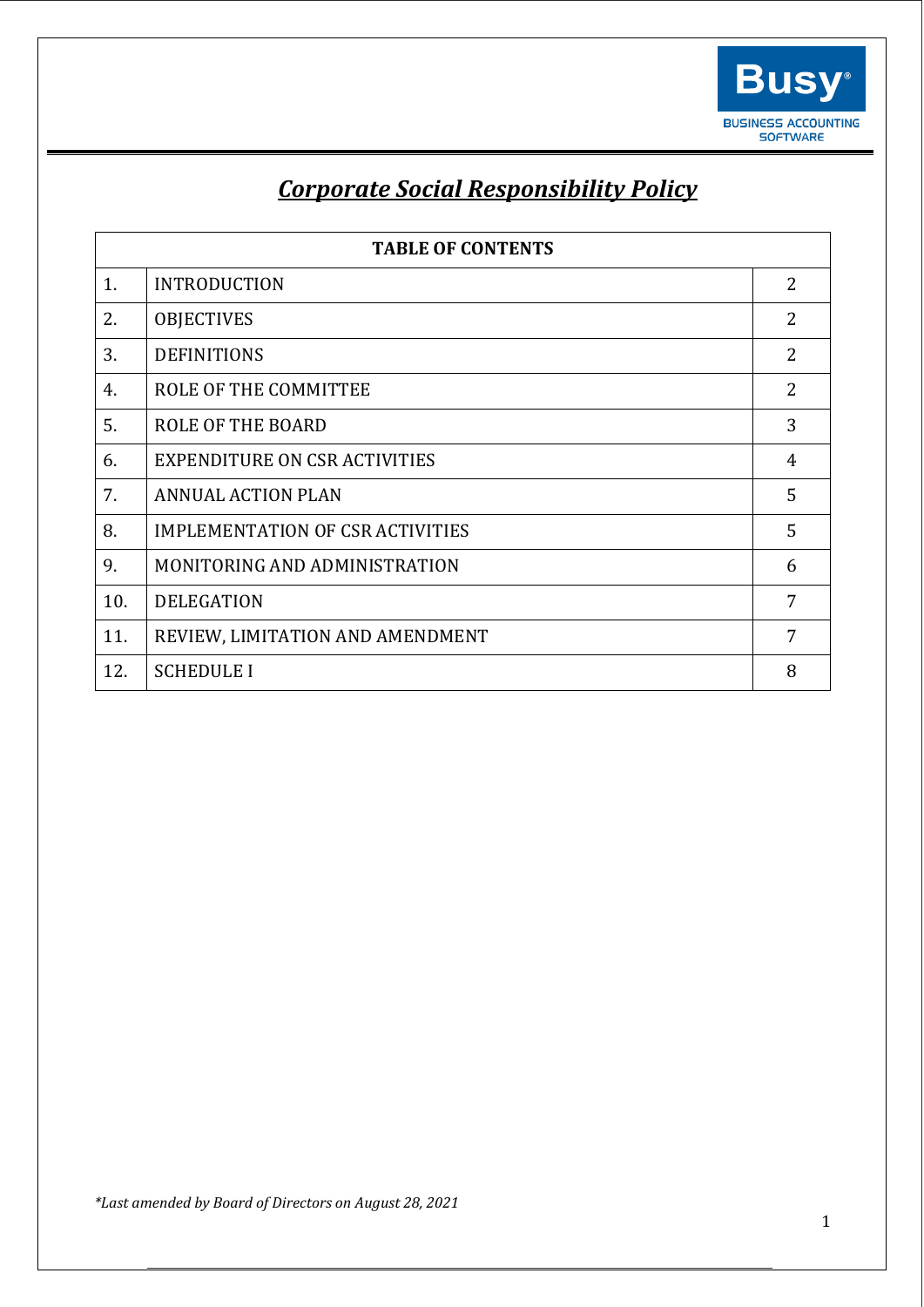

# **1. INTRODUCTION**

This Corporate Social Responsibility (CSR) Policy pursuant to the provisions of Section 135 of Companies Act 2013 read with the Companies (Corporate Social Responsibility Policy) Rules, 2014, as amended, from time to time.

The Board of Directors adopted this revised Corporate Social Responsibility Policy, as formulated and recommended by the Corporate Social Responsibility Committee, on August 28, 2021.

# **2. OBJECTIVES**

The objective of this Policy is to set guiding principles for carrying out CSR activities by the Company and to set up process of execution, implementation and monitoring of the CSR activities to be undertaken by the Company.

# **3. DEFINITIONS**

All the terms used in this Policy, unless the context otherwise requires, shall have the same meaning as defined under applicable provisions of the Companies Act, 2013 read with the Companies (Corporate Social Responsibility Policy) Rules, 2014, including any modifications, amendments, or re-enactment thereof.

#### **4. ROLE OF THE COMMITTEE**

The Committee shall carry out of the following functions:

- (a) formulate and recommend to the Board, a Corporate Social Responsibility Policy which shall indicate the activities to be undertaken by the company in areas or subject, specified in Schedule VII;
- (b) formulate and recommend to the Board, an annual action plan in pursuance of its CSR policy, which shall include the following, namely:
	- i. the list of CSR projects or programmes that are approved to be undertaken in areas or subjects specified in Schedule VII of the Act;
	- ii. the manner of execution of projects or programmes;
	- iii. the modalities of utilization of funds and implementation schedules for the projects or programmes;
	- iv. monitoring and reporting mechanism for the projects or programmes; and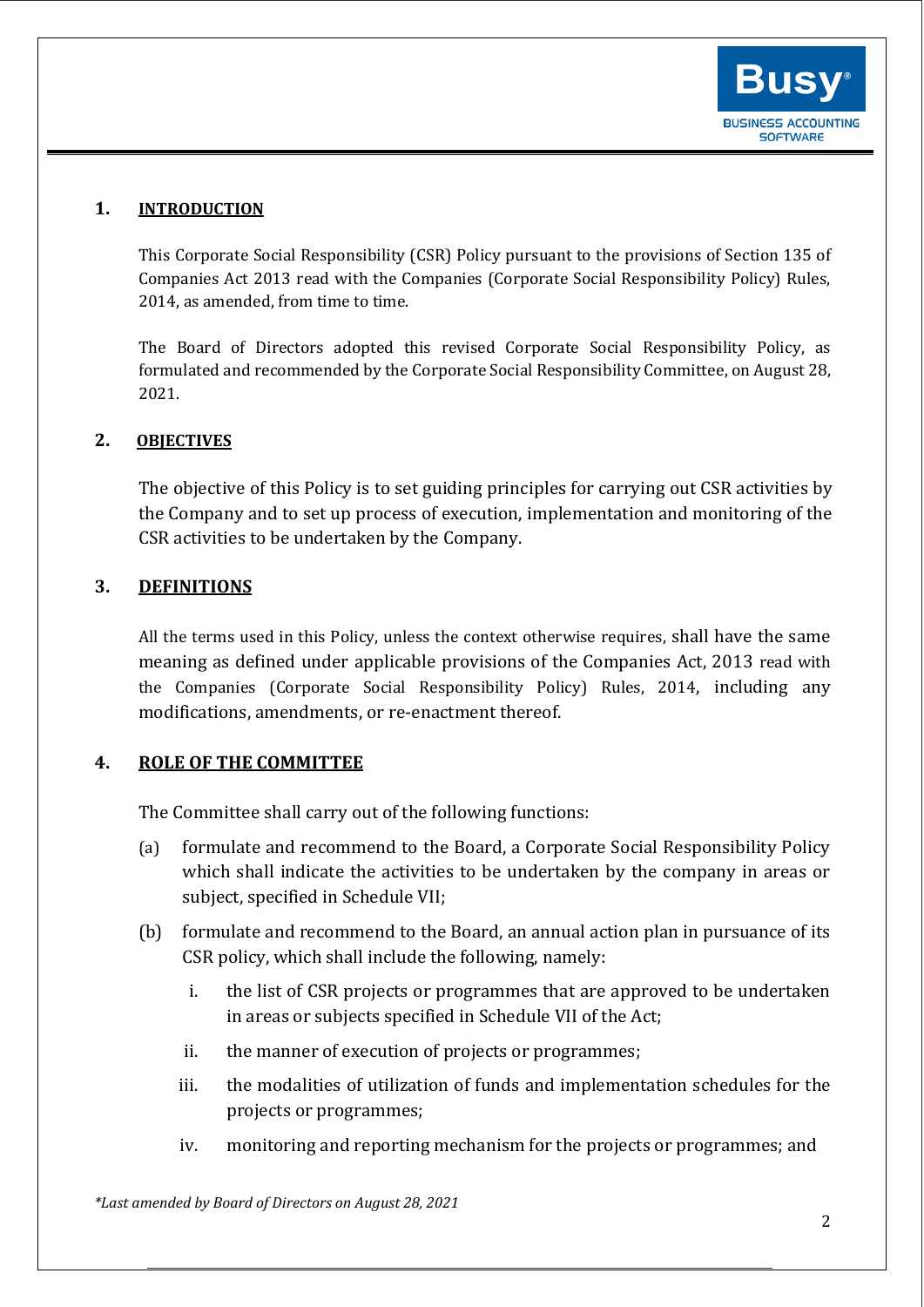

- v. details of need and impact assessment, if any, for the projects undertaken by the Company;
- (c) monitor the CSR Policy of the Company from time to time;
- (d) ensure compliance of CSR Policy and the Rules;
- (e) such other functions as may be delegated and/or assigned by the Board from time to time.

# **5. ROLE OF THE BOARD**

The Board of Directors of the Company will be responsible for:

- (a) Approval of the CSR Policy of the Company based on the recommendations of the CSR Committee.
- (b) Approve the annual action plan on CSR and alter such plan at any time during the financial year, as per the recommendation of its CSR Committee, based on the reasonable justification to that effect.
- (c) Disclosing the content of the Policy in its report and place the Policy on the Company's website in such a manner as prescribed under Section 135 of the Companies Act 2013 read with the Companies (Corporate Social Responsibility Policy) Rules.
- (d) Disclosing the composition of the CSR Committee, and CSR Policy and Projects approved by the Board on their website.
- (e) Ensuring that the activities included in the Policy are undertaken by the Company itself or through an agency and monitor the implementation of the projects with reference to the approved timelines and year-wise allocation.
- (f) Ensuring that the Company spends, in every financial year, at least 2% of the average net profits of the Company made during the three immediately preceding financial years in pursuance of the Policy.
- (g) Ensuring that the funds so disbursed have been utilised for the purposes and in the manner as approved by it and the Chief Financial Officer or the person responsible for financial management shall certify to the effect. Such certification based on the utilisation report as received from the implementing agencies where the CSR project are being implemented through such agencies.
- (h) Ensuring that the Company gives preference to the local areas around its operations for spending the amount earmarked for CSR projects.
- (i) Ensuring that it specifies the reasons in its report for not spending the earmarked amount in case the Company fails to spend such amount and, unless the unspent amount relates to any ongoing project, transfer such unspent amount to a Fund specified in Schedule VII, within a period of six months of the expiry of the financial year.
- (j) Ensuring that the administrative overheads shall not exceed five percent of total CSR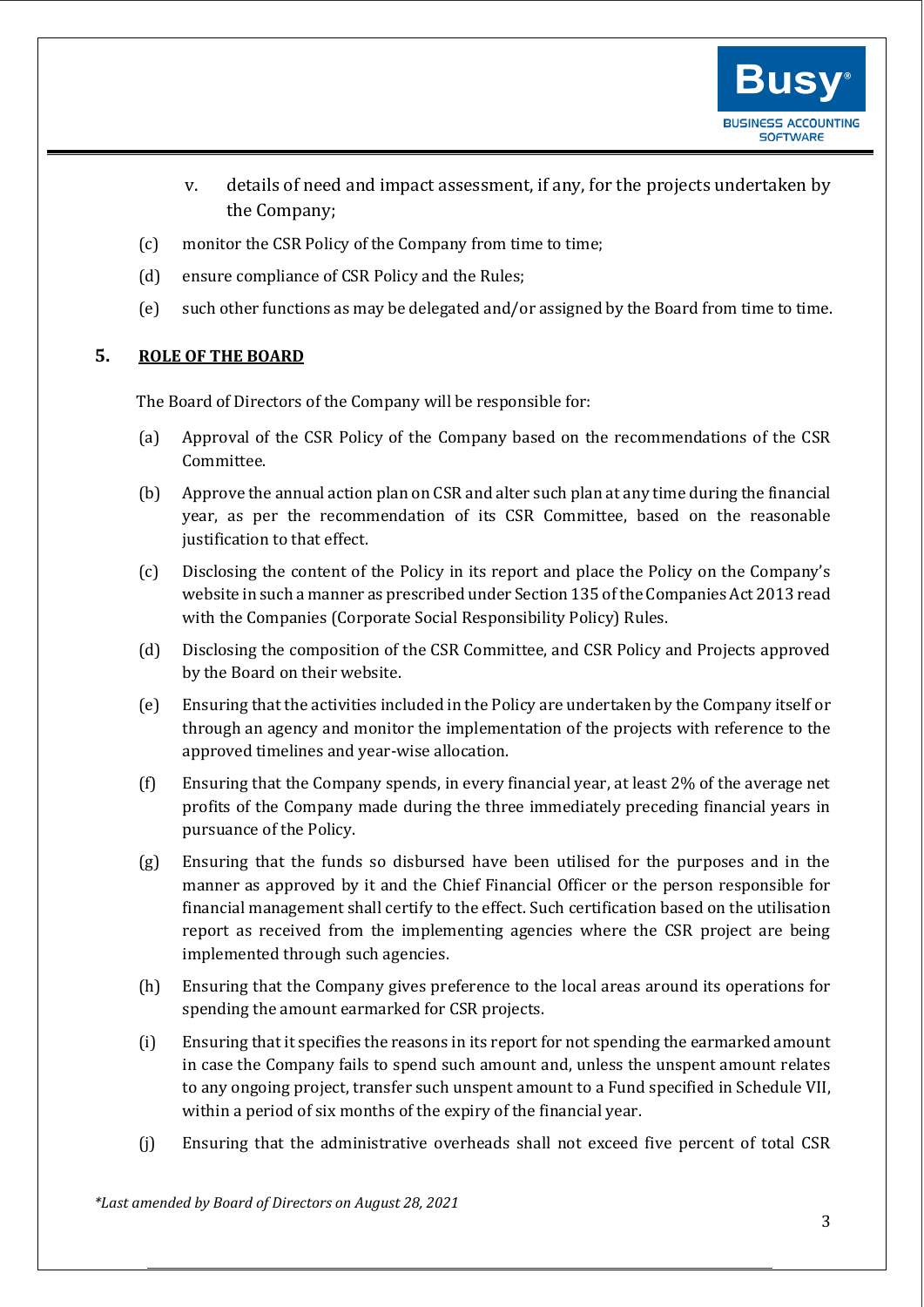

expenditure of the company for the financial year.

(k) Review the impact assessment reports, as applicable to Companies having average CSR obligation of ten crore rupees or more, and such report shall also form part of the CSR Annual Report.

#### **6. EXPENDITURE ON CSR ACTIVITIES**

The Company shall spend in every financial year at least 2% (two percent) of the average Net Profits of the Company made during the three immediately preceding financial years or such other amount as may be notified from time to time, in accordance with the approved CSR Policy and Annual Action Plan.

The amount available for the Annual CSR Budget, shall be primarily used towards the activities/areas as detailed in **Schedule I**.

The CSR Activities shall be undertaken only in India for the benefit of the public and not only for the employees of the Company and their family. Provided that preference shall be given to the local areas and areas where the Company operates for undertaking the CSR Activities.

Any surplus arising and/or additional revenue generated out of CSR Activities undertaken by the Company shall not form part of the business profit of the Company and the same shall be ploughed back into the same project or shall be spent in pursuance of this CSR Policy and the annual action plan of the Company or transfer such surplus amount to a Fund specified in Schedule VII of the Act within a period of six months of the expiry of the financial year.

#### **Excess spending:**

Where the Company spends an amount in excess of CSR obligation required under the Act, subject to passing of board resolution, such excess amount, excluding surplus arising, can be set-off against the CSR spends up to immediate succeeding three financial years.

# **Under spending:**

The unspent CSR amount pertaining to an annual CSR project shall be transferred to any fund included in Schedule VII of the Act such as Prime Minister's National Relief Fund, Swachh Bharat Kosh or any other fund specified by Central Government in this regard under the Act, within 6 (six) months from the end of concerned financial year.

If the unspent CSR amount pertains to an Ongoing CSR Project, the amount has to be transferred to a separate bank account to be called as "Unspent CSR Account" within 30 (thirty) days of the end of the concerned financial year and is to be spent on CSR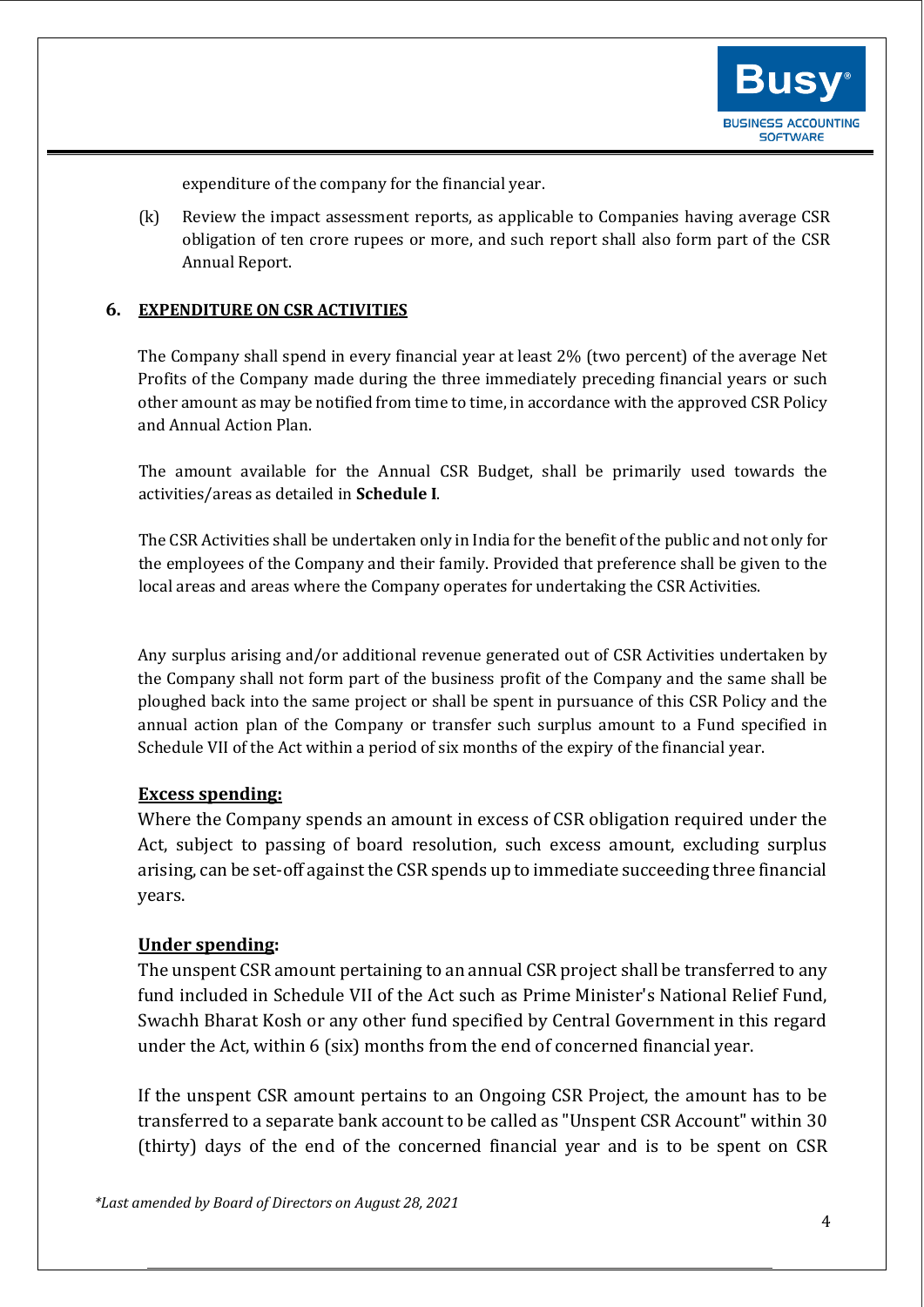

obligations as per its CSR policy within a period of 3 (three) financial years.

In case the Company is unable to spend the CSR obligation on the Ongoing CSR project within the prescribed period of 3 (three) financial years, it would be required to transfer the amount so unspent to any fund included in Schedule VII of the Act within 30 (thirty) days of the end of the concerned financial year.

# **7. ANNUAL ACTION PLAN**

The CSR Committee shall formulate the annual action plan, in each financial year, and recommend the same to the Board.

The CSR Committee and the Board shall adhere to the following guidelines while formulating/ approving the annual action plan for each financial year:

- the list of CSR projects or programmes that are approved to be undertaken in areas or subjects specified in Schedule VII of the Act;
- the manner of execution of projects or programmes;
- the modalities of utilization of funds and implementation schedules for the projects or programmes;
- monitoring and reporting mechanism for the projects or programmes; and
- details of need and impact assessment, if any, for the projects undertaken by the Company;

Any amendment to the annual action plan shall be recommended by the CSR Committee and approved by the Board, based on the reasonable justification to that effect.

# **8. IMPLEMENTATION OF CSR ACTIVITIES**

- (a) The Company may itself undertake CSR activities as per its CSR Policy, as projects or programs or activities (either new or ongoing), excluding activities undertaken in pursuance of its normal course of business;
- (b) The Company may implement the identified CSR Activities/Projects through an Agency, provided the activities pursued by the Agency are covered within the scope and ambit as detailed in Schedule I read with Schedule VII of the Act.

Provided, the modalities of utilization of funds and reporting mechanism on such Projects shall be reviewed by the Company periodically by the Committee or Board.

(c) Need based assessments and monitoring will be conducted before the commencement of and/or during the implementation of the projects. Monitoring process will ensure that all allocated CSR corpus is spent for only the intended purpose within the approved timelines.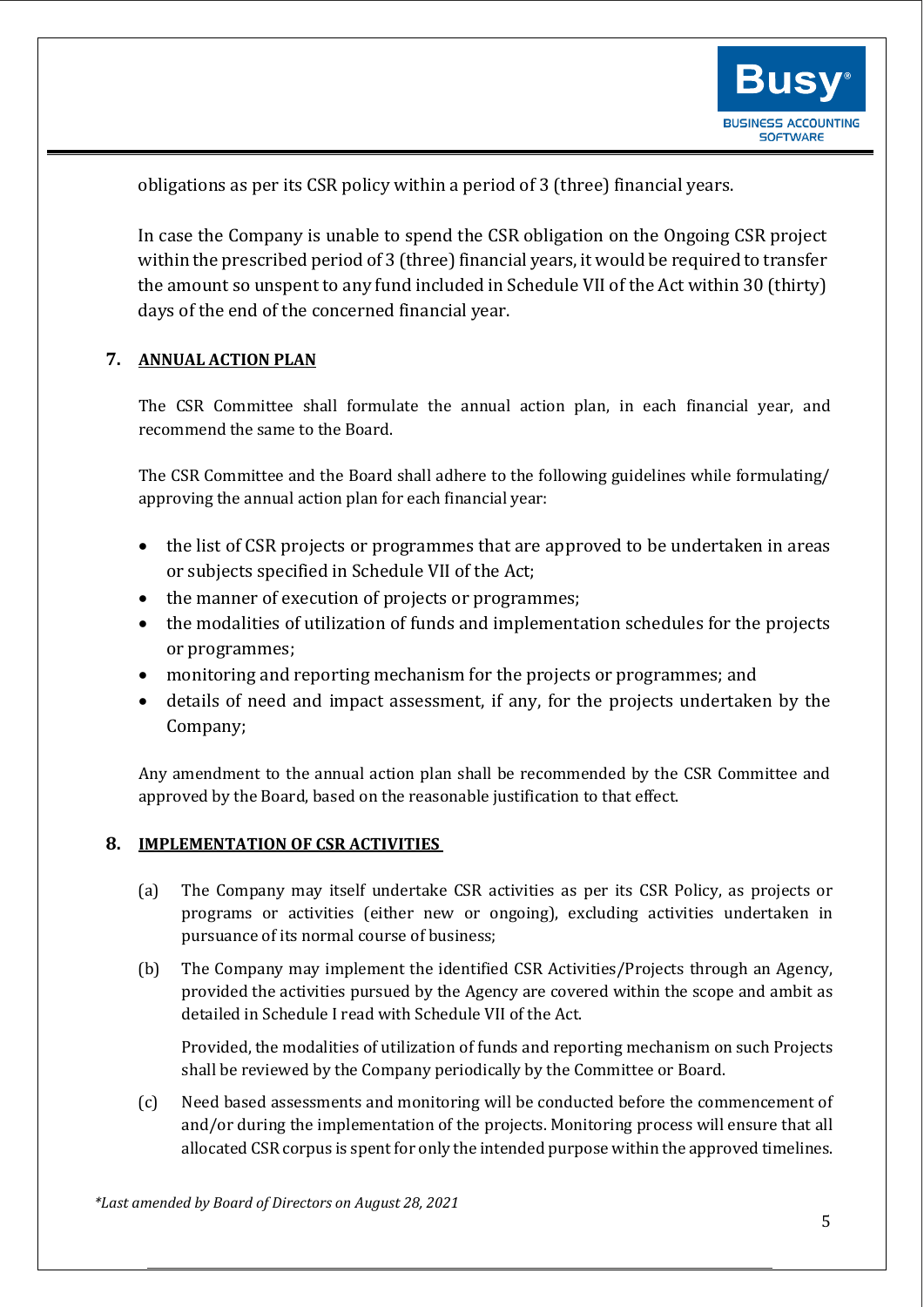

- (d) The Company may collaborate with other companies for undertaking the CSR Activities subject to fulfillment of separate reporting requirements as prescribed in the Rules.
- (e) Any contribution made by the Company, directly or indirectly to any political party under Section 182 of the Act, shall not be considered as CSR activity.

# **9. MONITORING AND ADMINISTRATION**

- i. The Board of Directors of the Company will review the CSR implementation every year including the ongoing projects as per the applicable provisions of the Act.
- ii. The Board of a company shall satisfy itself that the funds so disbursed for CSR activities have been utilized for the purposes and in the manner as approved by it and the Chief Financial Officer or the person responsible for financial management shall certify to the effect.
- iii. The Company shall include in its Annual Report the CSR activities / project undertaken by the Company including the progress thereof. Mandatory additional disclosures regarding amount available for set-off, CSR amount spent against ongoing project, administrative overheads, unspent amount against ongoing project, details regarding capital assets to be made in the Annual Report.
- iv. Further if the Company is having an average CSR obligation of ten crore rupees or more (or any other amount as may be specified in the Act from time to time) in pursuance of sub-section (5) of section 135 of the Act, in the three immediately preceding financial years, Company shall undertake impact assessment, through an independent agency, in respect of all of the CSR projects having outlays of one crore rupees or more, and which have been completed not less than one year before undertaking the impact study.
- v. The impact assessment reports as stated above shall be placed before the Board and shall be annexed to the annual report on CSR.
- vi. The CSR Committee may require situational analysis, needs assessment surveys, field visits and impact assessment studies of its CSR projects to be carried out by External Agencies / Third party Agency, if required, especially for high value or strategic CSR programmes. Utilization Certificate along with statement of expenditure duly certified by the Statutory Auditor, if any, of the said organization / Institution/agency to whom CSR fund is allocated will be submitted the Company.
- vii. To undertake the above activities Board may delegate the power of execution to persons/officers of the Company.

# **10. DELEGATION**

The Board of Directors may delegate any of the roles, powers and responsibilities of the Board, as contained in the policy including the power of execution of projects and programmes, to any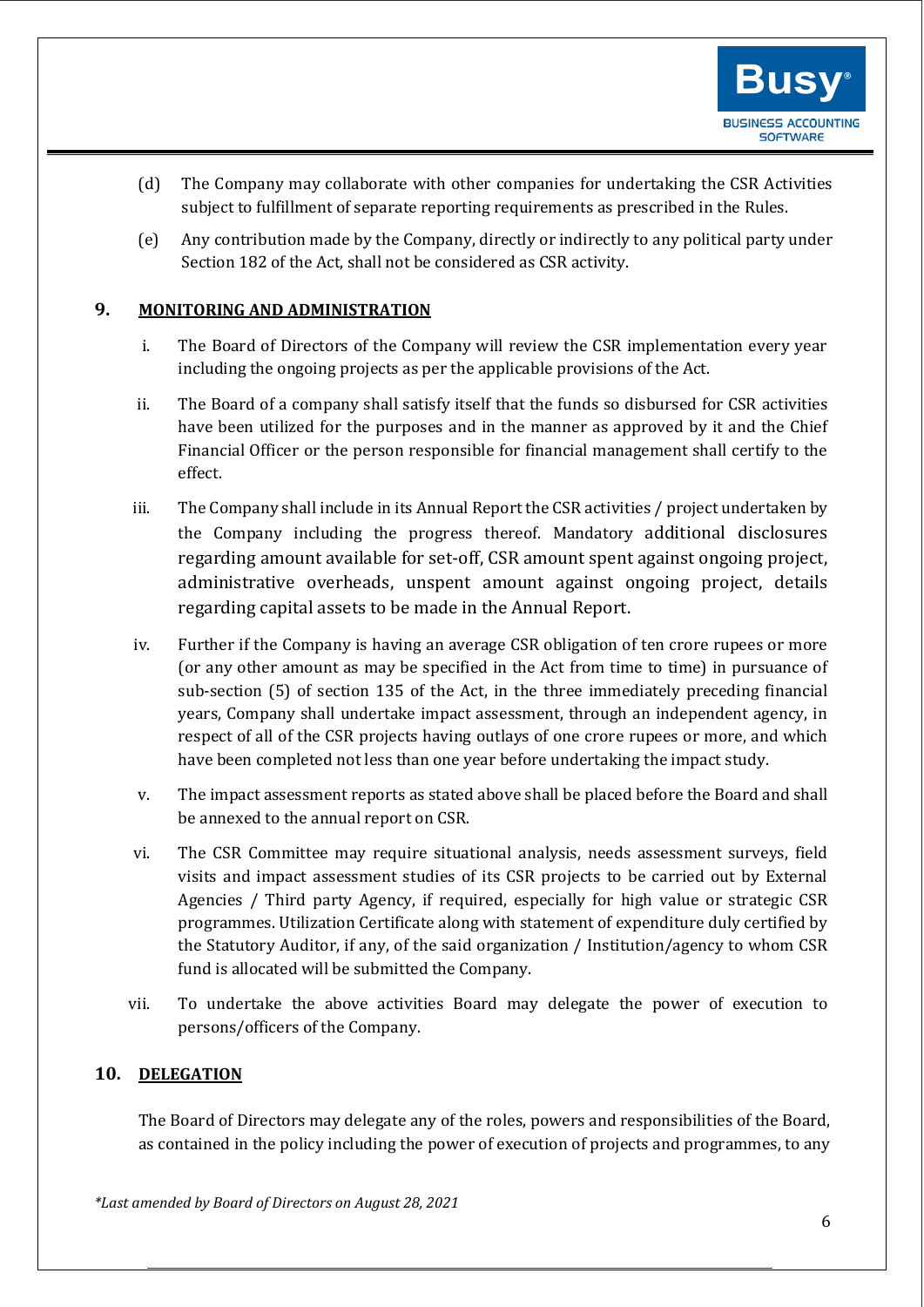

of the Directors and/or officers of the Company, so far as they are not inconsistent with the applicable provisions of the Companies Act, 2013 and the rules made thereunder.

# **11. REVIEW, LIMITATION AND AMENDMENT**

The CSR Committee or Board of Directors shall review and monitor from time to time the implementation of this Policy to ensure its effectiveness and may also recommend changes pursuant to any changes in any law, for the time being in force, to ensure it meets the requirements of legislation and the needs of organization.

In the event of any conflict between the Companies Act, 2013 read with the Companies (Corporate Social Responsibility Policy) Rules, 2014, as amended, from time to time ("Regulations") and the provisions of this policy, the Regulations shall prevail over this policy.

Any subsequent amendment/modification in the Regulations, in this regard shall automatically apply to this policy.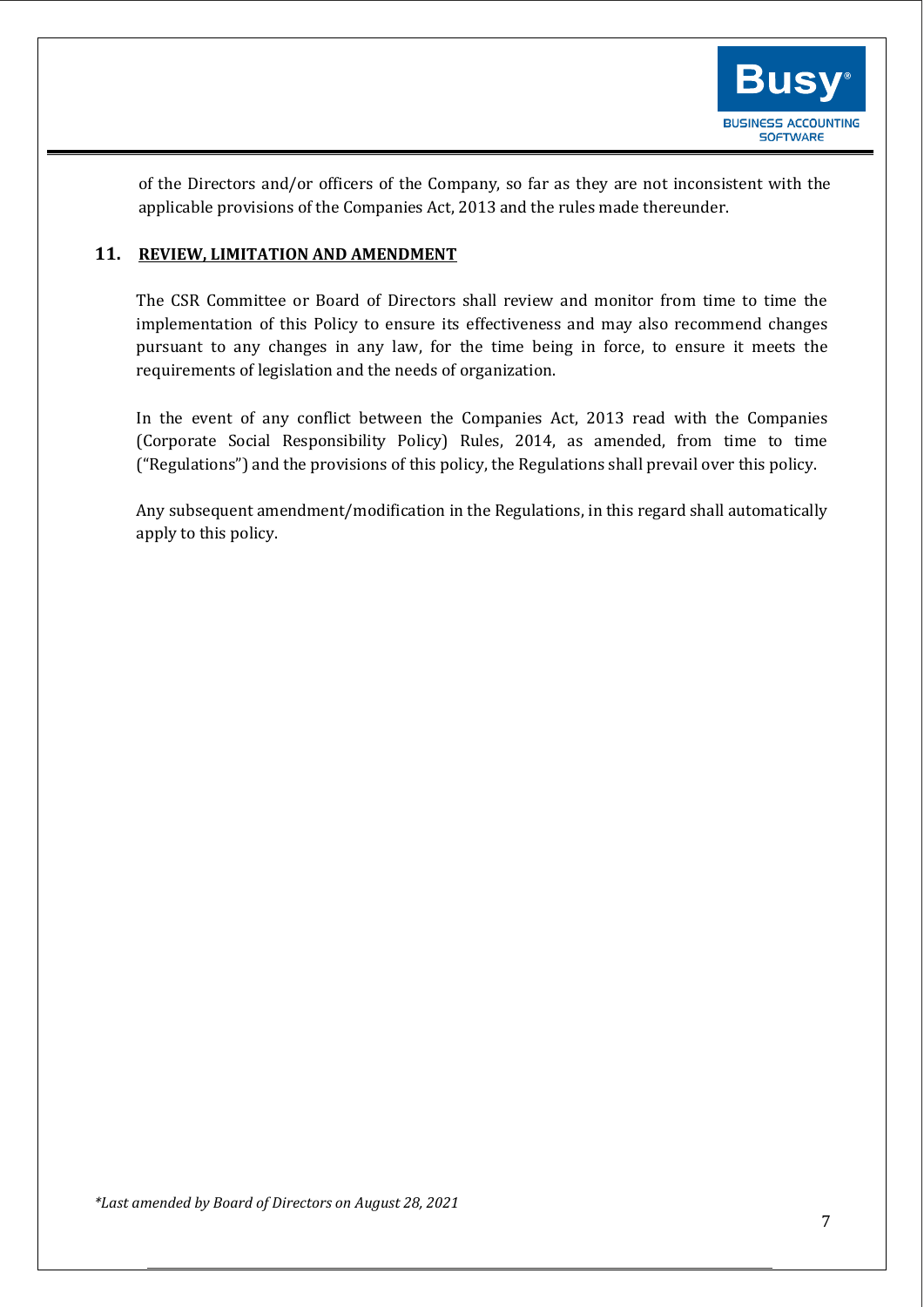

#### **SCHEDULE I**

# **AREAS OF FOCUS AND ACTIVITIES**

#### **A. HUNGER, POVERTY, MALNUTRITION, SANITATION AND HEALTH**:

- 1) Eradicating extreme hunger, poverty and malnutrition, promoting preventive healthcare and sanitation, and making available safe drinking water;
- 2) Free distribution of food to poor and needy persons;
- 3) Directly or indirectly carrying out awareness programs on preventive healthcare and sanitation on the lines of Swachh Bharat Abhiyan;
- 4) Contributions to Section 8 Companies, Registered Trusts & Societies, established for eradication of hunger, poverty and malnutrition for poor.
- 5) Providing medical assistance to poor or needy persons through any kind of assistance, monetary or otherwise, including contribution towards medical expenses, treatment, medicines, etc.
- 6) Donations or support to Hospitals, Dispensary, Diagnostic Centers, Medical Camps health check-up camps and towards any other similar activities;
- 7) Direct or indirect contribution of any kind towards the establishment/running of Hospitals, Dispensary, Diagnostic Centers, Medical Camps, health check-up camps and towards any other similar activities; and
- 8) Contribution to the Swachh Bharat Kosh set up by the Central Government for the promotion of sanitation;

#### **B. EDUCATION AND EMPLOYMENT:**

- 1) Promoting education, including special education and employment-enhancing vocational skills especially among children, women, elderly and the differently abled;
- 2) Promoting livelihood enhancement projects;
- 3) Monetary contributions to academic institutions for establishing endowment funds, chairs, laboratories, etc., with the objective of assisting students in their studies;
- 4) Promote Computer literacy and technology assisted learning;
- 5) Promote enterprise development with special focus on MSME's;
- 6) Vocational/Technical/Professional training to youth through operation of learning centers and other means;
- 7) Setting up of research centers in college and universities;
- 8) Provision of uniforms, books, stationery, computer & Laboratory equipment's and other infrastructural facilities, to schools, colleges, universities, etc.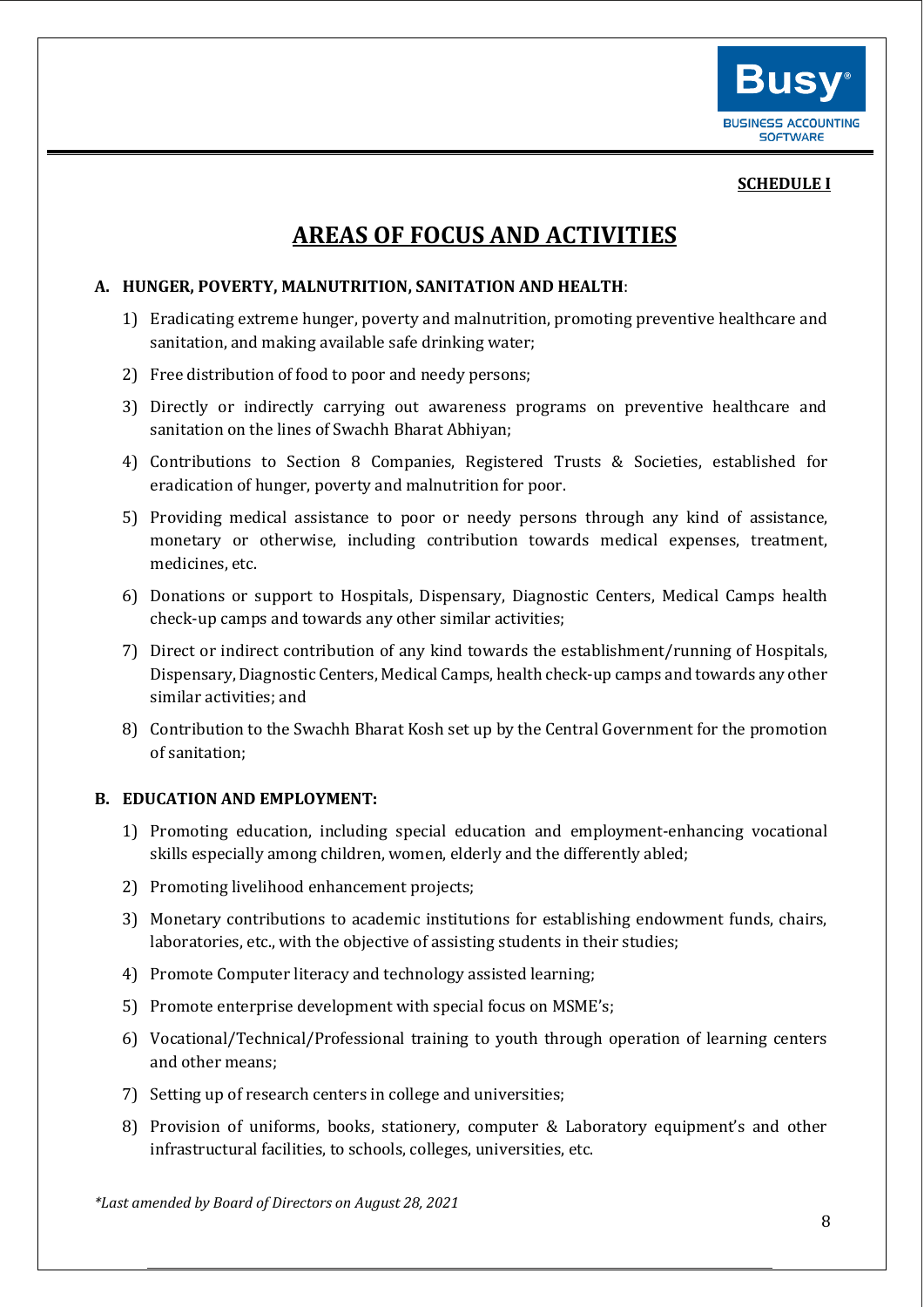

- 9) Scholarships/fellowships to deserving students to encourage education.
- 10)Construction/repair of school, college & other educational buildings & facilities including special education facilities; and
- 11)Promoting Technical/Professional education by giving financial assistance to the Organizations or through infrastructural support.
- 12) Supplement different educational and employment programmes of Central and State Governments and to contribute towards nation building.

#### **C. WOMEN, CHILDREN & SENIOR CITIZENS:**

- 1) Promoting gender equality and empowering women by promoting vocational trainings, skill development, establishment of self-help groups, entrepreneurship programs, etc.;
- 2) Setting up/running/support to homes, hostels and day care centers for women, children and orphans either directly or indirectly;
- 3) Setting up/running/support to care homes and such other facilities for senior citizens and destitute either directly or indirectly; and
- 4) Adopting measures for reducing inequalities faced by socially and economically marginalized groups.

#### **D. ENVIRONMENT:**

- 1) Taking suitable measures towards environmental sustainability;
- 2) Ecological balance, protection of flora and fauna, animal welfare;
- 3) Agro-forestry, conservation of natural resources and maintaining the quality of soil, air and water; and
- 4) Contribution to the Clean Ganga Fund set-up by the Central Government for rejuvenation of river Ganga.

#### **E. NATIONAL HERITAGE, ART AND CULTURE:**

- 1) Protecting national heritage, art and culture including restoration of buildings and sites of historical importance and works of art; and
- 2) Setting up public libraries; promoting and developing traditional arts and handicrafts.

#### **F. ARMED FORCES:**

- 1) Measures for the benefit of armed forces, veterans, and their families;
- 2) Central Armed Police Forces (CAPF) and Central Para Military Forces (CPMF) veterans, and their dependents including widows
- 3) Contribution towards upliftment of war widows and their dependents;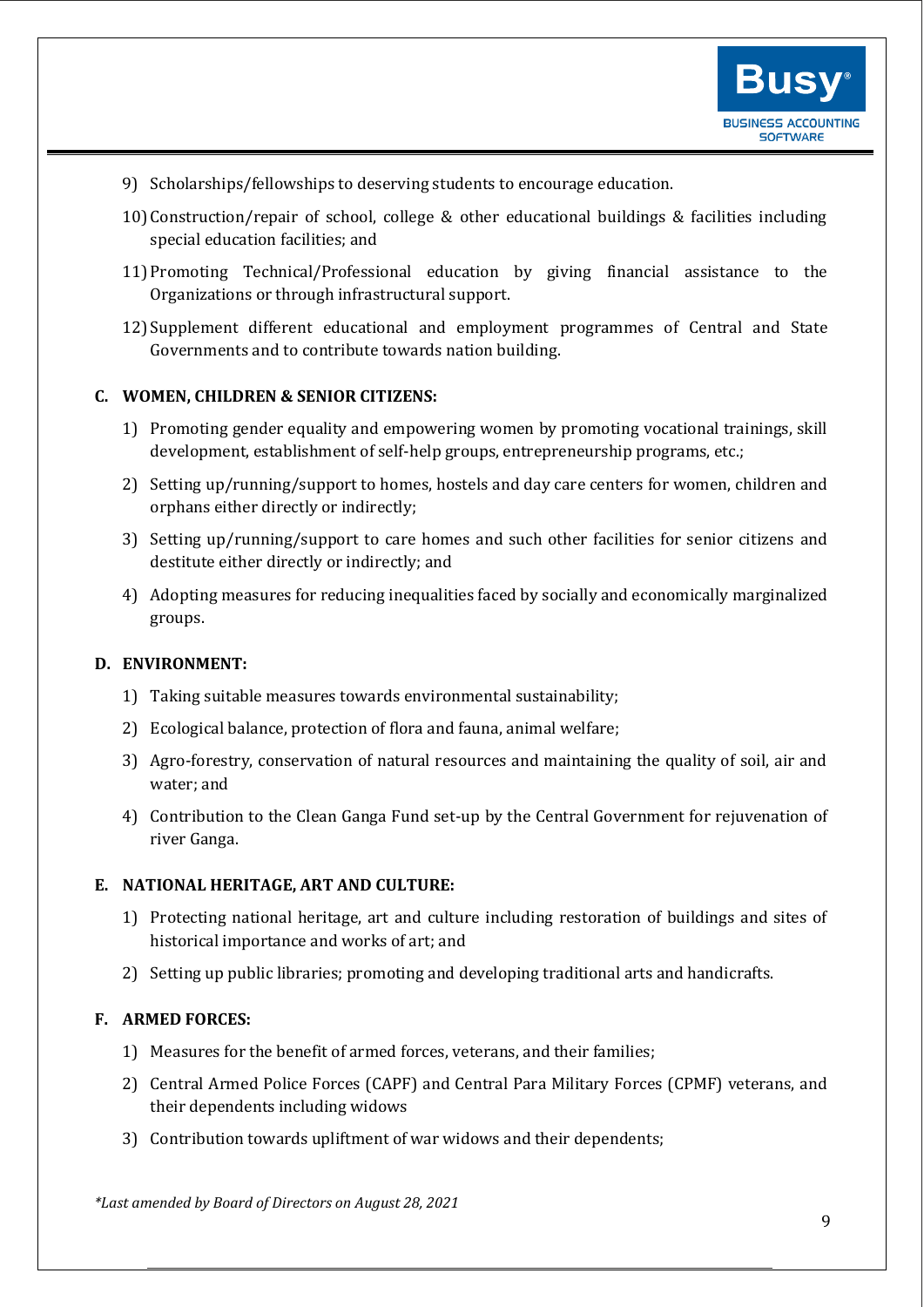

- 4) Providing free education/scholarship to the children of martyred officers of the armed forces; and
- 5) Contributions to the funds set up by Armed forces or for their benefit.

# **G. SPORTS:**

- 1) Contributions towards development of various sports in rural areas;
- 2) Training of Paralympic and Olympic sports persons; and
- 3) Promoting rural sports and other nationally recognized sports.

# **H. DONATIONS/CONTRIBUTIONS**

- 1) Contribution to the Prime Minister's National Relief Fund or Prime Minister's Citizen Assistance and Relief in Emergency Situations Fund (PM CARES Fund) or such other fund as may be notified for CSR by Central or State Government(s);
- 2) Contribution to any other fund set up by the Central or State Government(s) for socio economic development and relief and welfare of the schedule caste, tribes, other backward classes, minorities and women;
- 3) Contributions to Registered Trusts, Societies and Section 8 Companies established for carrying out activities in any of the specified areas under Schedule VII of the Act;
- 4) Contribution to incubators funded by Central Government or State Government or any agency or Public Sector Undertaking of Central Government or State Government; and
- 5) Contributions to public funded Universities, Indian Institute of Technology (IITs), National Laboratories and Autonomous Bodies *(established under the auspices of Indian Council of Agricultural Research (ICAR), Indian Council of Medical Research (ICMR), Council of Scientific and Industrial Research (CSIR), Department of Atomic Energy (DAE), Defence Research and Development Organization (DRDO), Department of Science and Technology (DST), Ministry of Electronics and Information Technology)* engaged in conducting research in science, technology, engineering and medicine aimed at promoting Sustainable Development Goals (SDGs)

# **I. RURAL DEVELOPMENT PROJECTS:**

Strengthening rural areas by contributing towards improving accessibility, housing, drinking water, sanitation, healthcare, education, power, livelihoods and other basic necessities thereby creating sustainable villages.

# **J. SLUM AREA DEVELOPMENT:**

- 1) Focus on developing slum areas by improving accessibility, housing, drinking water, sanitation, power and livelihoods; and
- 2) Providing free education to the Children of slum.